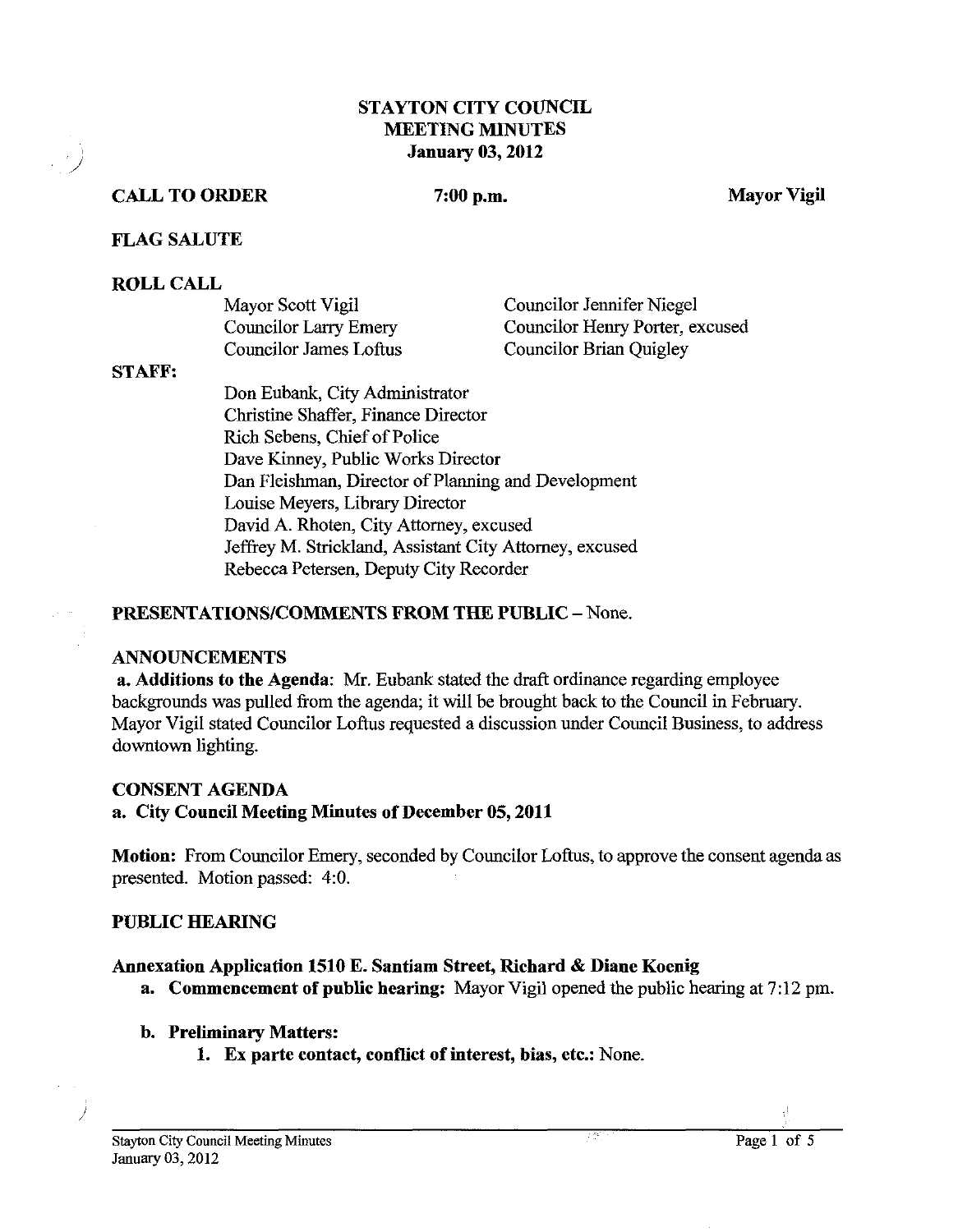- **2.** Opening Statement: Mayor Vigil read the opening statement.
- c. Staff Introduction: Mr. Fleishman stated the application for annexation into the city is for a portion of the parcel located at 15 10 E. Santiam Street.
- **d. Applicant's Testimony:** Richard Koenig, Sublimity. Mr. Koenig stated he and his wife own the property at 15 10 E. Santiam Street in Stayton. He previously utilized the property to run his trucking business. Mr. Koenig would like to develop the land and place a double wide mobile home on the parcel, be able to utilize city services for water and sewer and to pay taxes to the city. Approximately 4300 feet of the parcel is already within the city limits and he is petitioning the city to bring the rest in.
- e. Staff Report: Mr. Fleishman reviewed the staff report included in the packet materials. Mr. Fleishman pointed out that one of the criterion is not applicable and three of the five are objective criteria and are clearly met. Therefore are only two criteria on which the Council needs to make a determination: the need for additional land inside the city limits and compatibility with surrounding uses. Based on the 2005 Buildable Lands Inventory, and given the amount of land annexed in since that time, 40 acres of additional residential land is needed. Land around the property is surrounded by single family homes and the current commercial zone of the subject parcel would be changed to single family. Comments from affected agencies contacted were future issues of the property and did not pertain to the application. Santiam Water Control District stated their opposition to the proposal due to run off issues on the parcel. Mr. Fleishman indicated the parcel is completely covered with compact gravel and is not likely to generate additional storm water.
- f. Questions from the Council: Councilor Loftus asked if more than one driveway would be proposed to the site. Mr. Fleishman stated currently one driveway runs almost the entire width of the property and it would be up to Marion County as to whether or not an additional driveway would be constructed. If the property is annexed into the city, at the time of building permit application the applicant would be required to dedicate ten feet to the city, to construct curbs and sidewalks and confime the driveway to the acceptable maximum driveway width.
- g. Proponent's Testimony: None,
- h. Opponent's Testimony: None.
- i. Governmental Agency Testimony: None.
- **j.** General Testimony: None.
- **k.** Questions from the Public: None.
- I. Questions from the Council: None.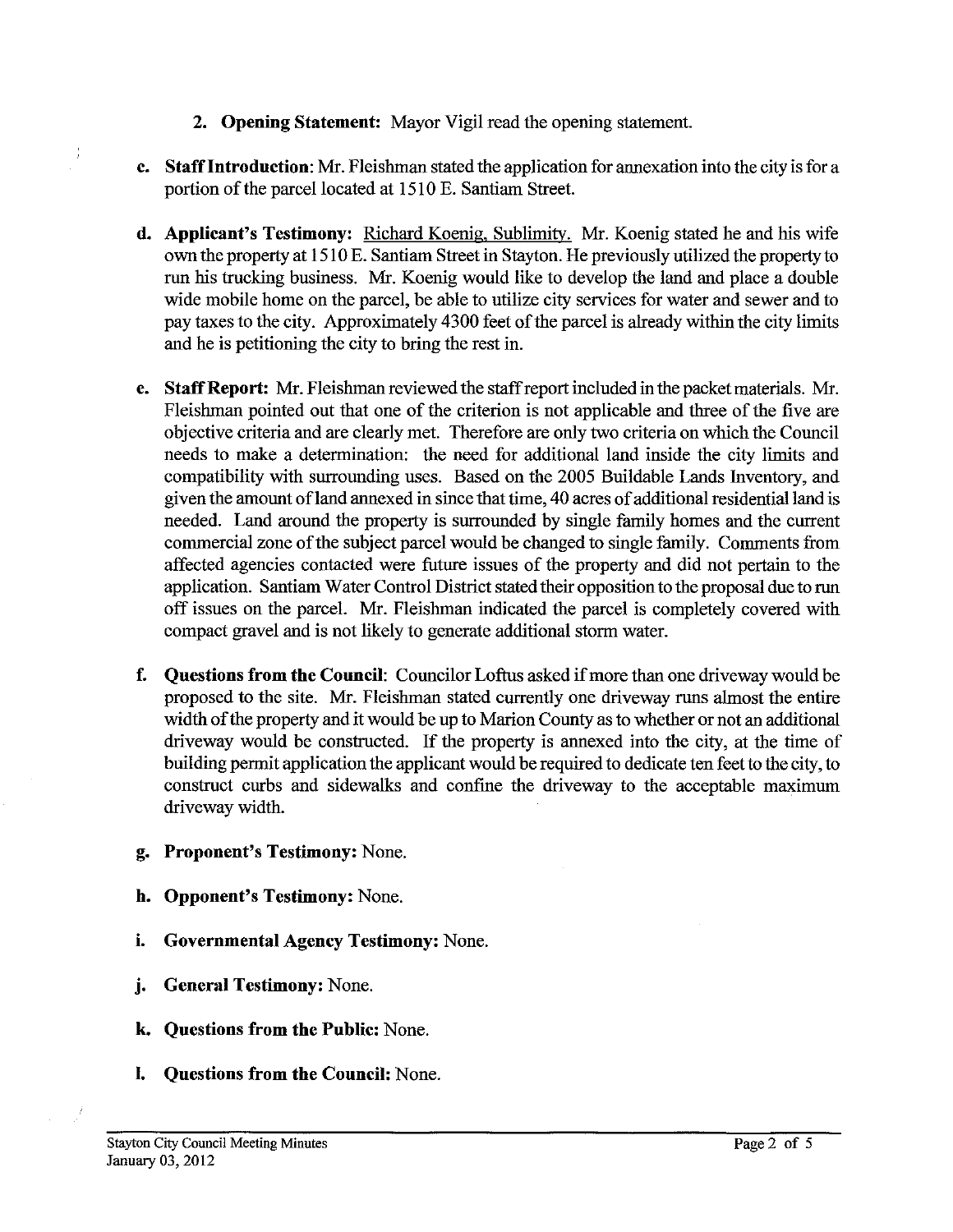- m. Applicant's Summary: Mr. Koenig stated he had no further comments.
- n. Staff Summary: None.
- o. Close of Hearing: Mayor Vigil closed the public hearing.

# UNFINISHED BUSINESS -None.

#### NEW BUSINESS

# Ord. 943 Annexation 1510 E. Santiam Street

- a. Staff Report: None.
- b. Council Deliberation: None.

# c. Council Decision:

Motion: From Councilor Loftus, seconded by Councilor Niegel, to move that the City Council approve the application of Richard and Diane Koenig for annexation (File #07-  $10/11$ ) with the findings and conclusions contained in the draft Ordinance No. 943 and enact Ordinance No. 943 as presented by Staff. Motion passed: The council was polled and the vote was unanimous.

# STAFF/COMMISSION REPORTS

# Finance Director's Report

a. Monthly Finance Department Report: Ms. Shaffer reviewed the staff memorandum included in the packet materials. In response to a question regarding interrupted water service for non-payment, Ms. Shaffer stated that all of the customers had been reconnected.

b. Increase Fee from SCTC for Videoing Meetings: There was no discussion.

# Chief of Police's Report - Rich Sebens

a. Statistical Report for November 2011: Chief Sebens stated the statistics were in line with previous months. Councilor Loftus stated recently he participated in a ride along with Officer Charlie Button which was very favorable. Chief Sebens encouraged other council members to take the opportunity for a ride along with the Stayton Police Department.

# Public Works Director's Report - Dave Kinney

a. November 2011 Monthly Operating Report: Mr. Kinney reviewed the monthly operating report included in the packet materials, and commented on the excessive amount of rain that had fallen in November and the poor drainage in some parking lot areas.

# Pool Manager - Rebekah Meeks

a. November Monthly Operating Report: Ms. Meeks stated the giving tree project at the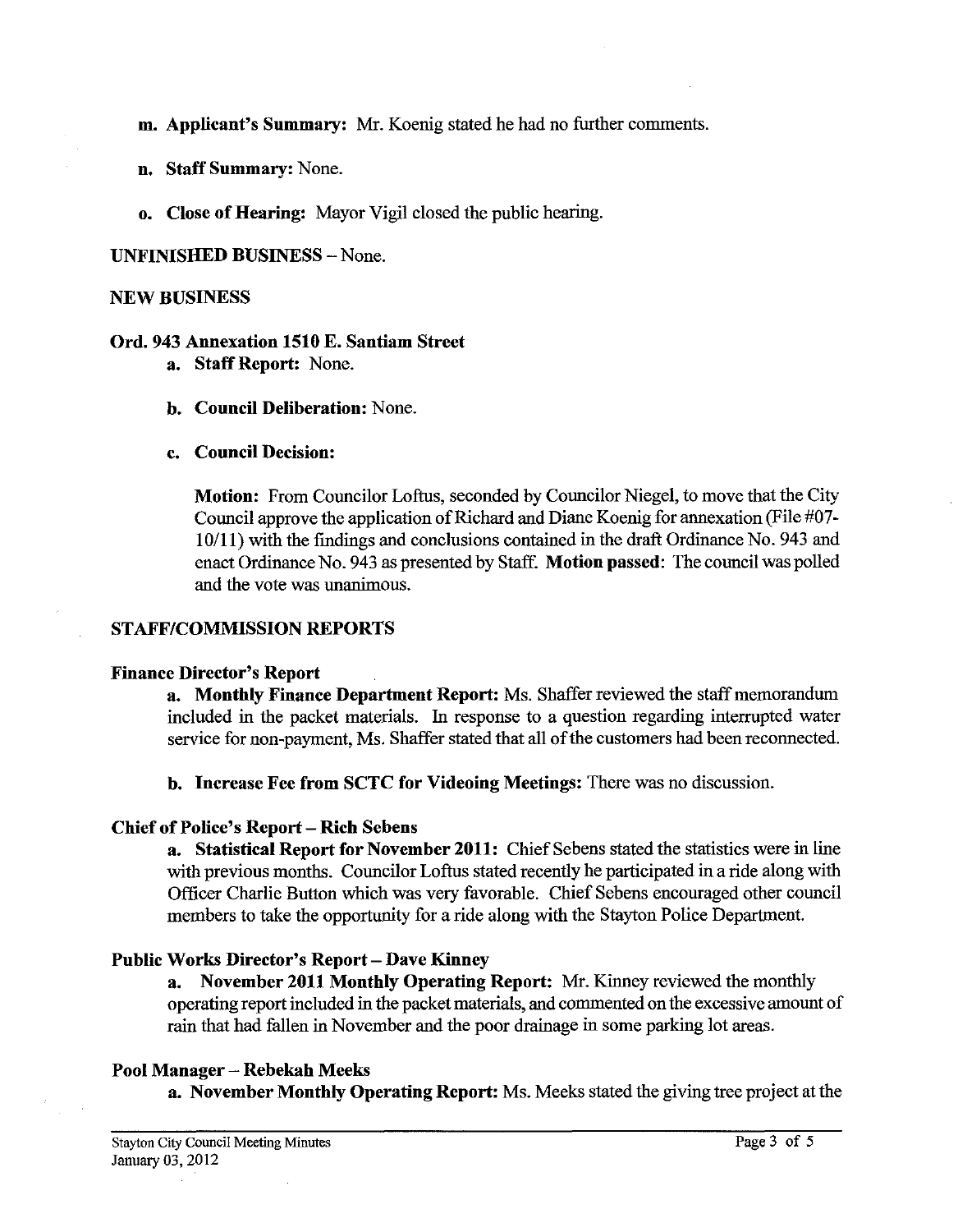pool raised \$200 to be used for scholarships. In response to a question from Mayor Vigil regarding the Triathlon, Ms. Meeks stated registrations were being accepted for the event.

#### **Library Director's Report** - **Louise Meyers**

**a.** November Activities/Statistics: Ms. Meyers discussed the Cultural Pool Pass Program at the library, and the many opportunities the passes provide.

# **PRESENTATIONSICOMMENTS FROM THE PUBLIC** - None.

#### **BUSINESS FROM THE CITY ADMINISTRATOR**

**a. Set date for work session:** A work session date of January 09,201 l,7:00 pm was set to discuss the local option levy.

#### **BUSINESS FROM THE MAYOR**

#### **a. Re-appointments to the Park** & **Recreation Board**

**Motion:** From Councilor Emery, seconded by Councilor Niegel, to approve the reappointments of Cherie Douglas, Eric Hartill and Dennis Vietzke to the Park and Recreation Board. Motion passed: 4:O.

#### **BUSINESS FROM THE couNcn**

**a. Downtown Lighting:** Councilor Loftus stated he concurred with staff that if the city attempts to replace lighting in the downtown area, and conduit is required it could be cost prohibitive. From Washington to Burnett Street there is a grass medium that aconduit could be placed in before paving is done. The lighting is lower in the center of the Hospitality Area and anything the city could do to reduce the lighting to pedestrian scale would be appreciated. Once it is determined what the Council wishes to do, the proposal should then be presented to the Downtown Committee for their review.

Mr. Kinney stated the City had received several complaints regarding the lighting levels at First and Washington. In meeting with Bob Werdi from Pacific Power he agreed that trying LED lighting at the intersection would be a good idea. A light on the pole adjacent to Key Bank will be replaced, a light across from Mashita will be replaced, and another one on Second and Washington will be added.

#### **ADJOURN**

There being no further business, the meeting was adjourned.

APPROVED BY THE STAYTON CITY COUNCIL this  $17<sup>th</sup>$  day of January 2012, by a VOTE OF THE STAYTON CITY COUNCIL.